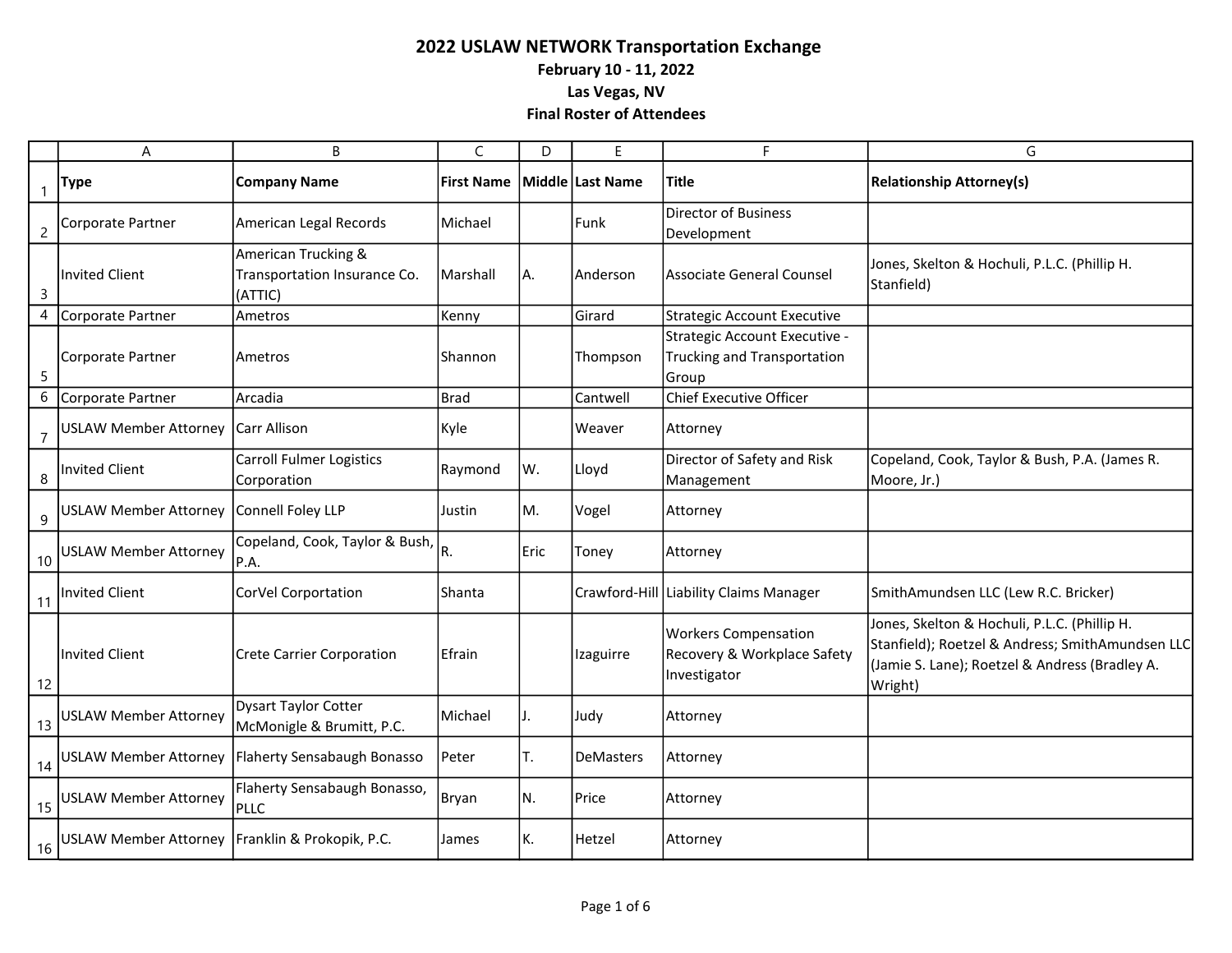|              | A                                            | B                                                                  | $\mathsf{C}$      | D           | F                | F                                       | G                                                                                                                 |
|--------------|----------------------------------------------|--------------------------------------------------------------------|-------------------|-------------|------------------|-----------------------------------------|-------------------------------------------------------------------------------------------------------------------|
| $\mathbf{1}$ | <b>Type</b>                                  | <b>Company Name</b>                                                | <b>First Name</b> |             | Middle Last Name | Title                                   | <b>Relationship Attorney(s)</b>                                                                                   |
|              | 17   Invited Client                          | Galagher Bassett                                                   | Alicia            |             | Bean             | <b>Resolution Manager</b>               | Snyder Burnett Egerer, LLP (Barry Clifford Snyder);<br>Carr Allison (AL) (Charles F. Carr)                        |
| 18           | <b>Invited Client</b>                        | <b>Great West Casualty Company</b>                                 | Jillian           | IN.         |                  | Cronenworth   Liability Manager         | Snyder Burnett Egerer, LLP (Barry Clifford Snyder);<br>Jones, Skelton & Hochuli, P.L.C. (Phillip H.<br>Stanfield) |
|              | 19 Invited Client                            | Helena Agri Enterprises                                            | <b>Bernice</b>    |             | Nash             | Senior Insurance Claims<br>Specialist   | S-E-A, Ltd. (Steve Price)                                                                                         |
| 20           | Corporate Partner                            | <b>IMS</b>                                                         | Nicholas          |             | Polavin          | <b>Jury Consultant</b>                  |                                                                                                                   |
|              | 21 Invited Client                            | INS/Schneider                                                      | Josephine         | MM.         | Birdwell         | <b>Claims Manager</b>                   | Carr Allison (AL) (Charles F. Carr)                                                                               |
| 22           |                                              | USLAW Member Attorney Jones, Skelton & Hochuli, P.L.C. Nicolas     |                   | IT.         | Martino          | Attorney                                |                                                                                                                   |
| 23           |                                              | USLAW Member Attorney   Jones, Skelton & Hochuli, P.L.C.   Clarice |                   | IA.         | Spicker          | Attorney                                |                                                                                                                   |
| 24           |                                              | USLAW Member Attorney   Laffey, Leitner & Goode LLC                | John              | lW.         | Halpin           | Attorney                                |                                                                                                                   |
|              | 25 Invited Client                            | Landstar Systems Holding, Inc.                                     | John              | J.          | l Neff           | Director, Liability Claims              | Carr Allison (AL) (Thomas S. Thornton, III)                                                                       |
|              | 26 USLAW Member Attorney Larson King, LLP    |                                                                    | Nicholas          | IA.         | Rauch            | Attorney                                |                                                                                                                   |
|              | 27 USLAW Member Attorney Lashly & Baer, P.C. |                                                                    | Patrick           | IE.         | Foppe            | Attorney                                |                                                                                                                   |
| 28           | Corporate Partner                            | Marshall Investigative Group,<br>Inc.                              | Jacob             |             | Marshall         | <b>Business Development</b><br>Manager  |                                                                                                                   |
|              | 29 Corporate Partner                         | Marshall Investigative Group,<br>Inc.                              | Matt              |             | Mills            | Vice President, Business<br>Development |                                                                                                                   |
| 30           | <b>USLAW Member Attorney</b>                 | Martin, Tate, Morrow &<br>Marston, PC                              | Earl              | lw.         | Houston, II      | Attorney                                |                                                                                                                   |
| 31           | <b>USLAW Member Attorney</b>                 | Martin, Tate, Morrow &<br>Marston, PC                              | John              | Lewis       | Wardlaw          | Attorney                                |                                                                                                                   |
|              | 32 Corporate Partner                         | <b>MDD Forensic Accountants</b>                                    | David             |             | Elmore           | Senior Partner                          |                                                                                                                   |
|              | 33 USLAW Member Attorney MehaffyWeber        |                                                                    | B.                | <b>Trey</b> | Sandoval         | Attorney                                |                                                                                                                   |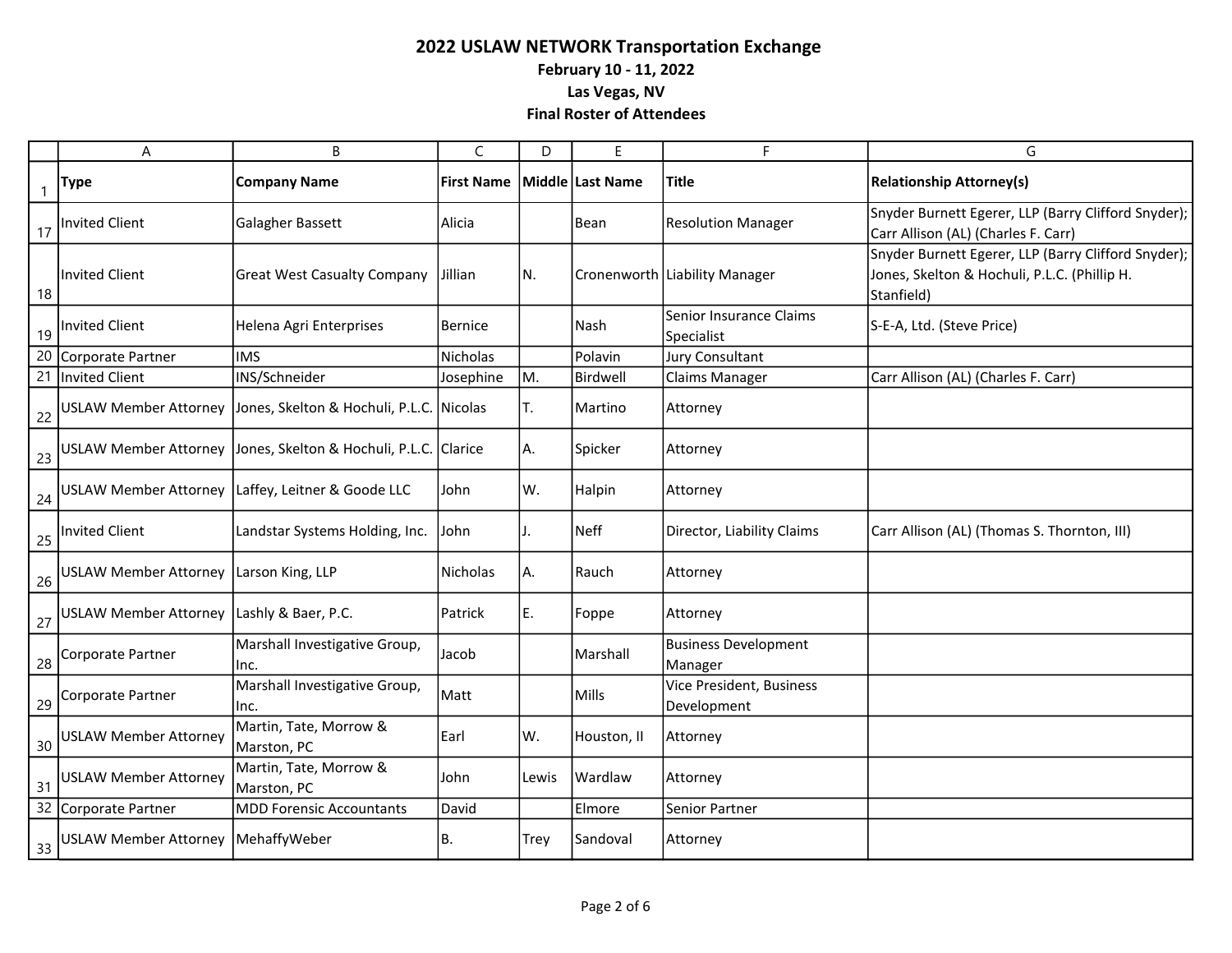|                | Α                                            | B                                                     | C                 | D      | E                | F                                 | G                                                                                                                                                                                                     |
|----------------|----------------------------------------------|-------------------------------------------------------|-------------------|--------|------------------|-----------------------------------|-------------------------------------------------------------------------------------------------------------------------------------------------------------------------------------------------------|
| $\overline{1}$ | <b>Type</b>                                  | <b>Company Name</b>                                   | <b>First Name</b> |        | Middle Last Name | <b>Title</b>                      | <b>Relationship Attorney(s)</b>                                                                                                                                                                       |
| 34             | USLAW Member Attorney   Middleton Reutlinger |                                                       |                   | Blaine | Lewis            | Attorney                          |                                                                                                                                                                                                       |
| 35             | USLAW Member Attorney   Middleton Reutlinger |                                                       | Patrick           | Shane  | O'Bryan          | Attorney                          |                                                                                                                                                                                                       |
| 36             |                                              | USLAW Member Attorney   Murchison & Cumming, LLP      | Jeffrey           | A.     | Fishkin          | Attorney                          |                                                                                                                                                                                                       |
| 37             |                                              | USLAW Member Attorney   Murchison & Cumming, LLP      | Todd              | G.     | Lezon            | Attorney                          |                                                                                                                                                                                                       |
| 38             |                                              | USLAW Member Attorney   Murchison & Cumming, LLP      | Richard           | C.     | Moreno           | Attorney                          |                                                                                                                                                                                                       |
| -39            | <b>Invited Client</b>                        | National Interstate Insurance                         | Theresa           | MM.    | <b>Bratton</b>   | <b>Supervising Claim Attorney</b> | Roetzel & Andress (Bradley A. Wright); Lashly &<br>Baer, P.C. (Kevin L. Fritz); Pion, Nerone, Girman,<br>Winslow & Smith, P.C. (Stephen E. Geduldig);<br>Laffey, Leitner & Goode LLC (Jack J. Laffey) |
| 40             | Invited Client                               | Nationwide E&S/Specialty<br>Claims                    | Steve             |        | Kelly            | <b>Claims Manager</b>             | Snyder Burnett Egerer, LLP (Christopher M. Cotter)                                                                                                                                                    |
| 41             | <b>Invited Client</b>                        | New Horizon Insurance<br>Company                      | Manuel            |        | Gardea, Jr.      | <b>Claims Director</b>            | Fee, Smith, Sharp & Vitullo, L.L.P. (Thomas W.<br>Fee); Snyder Burnett Egerer, LLP (Christopher M.<br>Cotter)                                                                                         |
|                | 42   Invited Client                          | Nolan Transportation Group,<br><b>LLC</b>             | Coby              | T.     | Page             | <b>General Counsel</b>            | SmithAmundsen LLC (Lew R.C. Bricker)                                                                                                                                                                  |
| 43             | Invited Client                               | PGT Trucking, Inc.                                    | Paul              |        | Vargo            | Vice President, Safety and Risk   | Pion, Nerone, Girman, Winslow & Smith, P.C.<br>(John T. Pion)                                                                                                                                         |
| 44             | <b>USLAW Member Attorney</b>                 | Pierce, Couch, Hendrickson,<br>Baysinger & Green, LLP | Jake              | G.     | Pipinich         | Attorney                          |                                                                                                                                                                                                       |
| 45             | <b>USLAW Member Attorney</b>                 | Pion, Nerone, Girman, Winslow<br>& Smith, P.C.        | Jordan            | C.     | Hettrich         | Attorney                          |                                                                                                                                                                                                       |
| 46             | <b>USLAW Member Attorney</b>                 | Pion, Nerone, Girman, Winslow<br>& Smith, P.C.        | <b>Bradley</b>    | M.     | Sprout           | Attorney                          |                                                                                                                                                                                                       |
|                | 47   Invited Client                          | Pitt Ohio                                             | Jeff              |        | Mercadante       | Vice President, Safety and Risk   | Pion, Nerone, Girman, Winslow & Smith, P.C.<br>(John T. Pion)                                                                                                                                         |
|                | 48 Invited Client                            | Protective Insurance Corp.                            | Nathan            |        | Lundquist        | Senior Vice President, Claims     | SmithAmundsen LLC (Lew R.C. Bricker)                                                                                                                                                                  |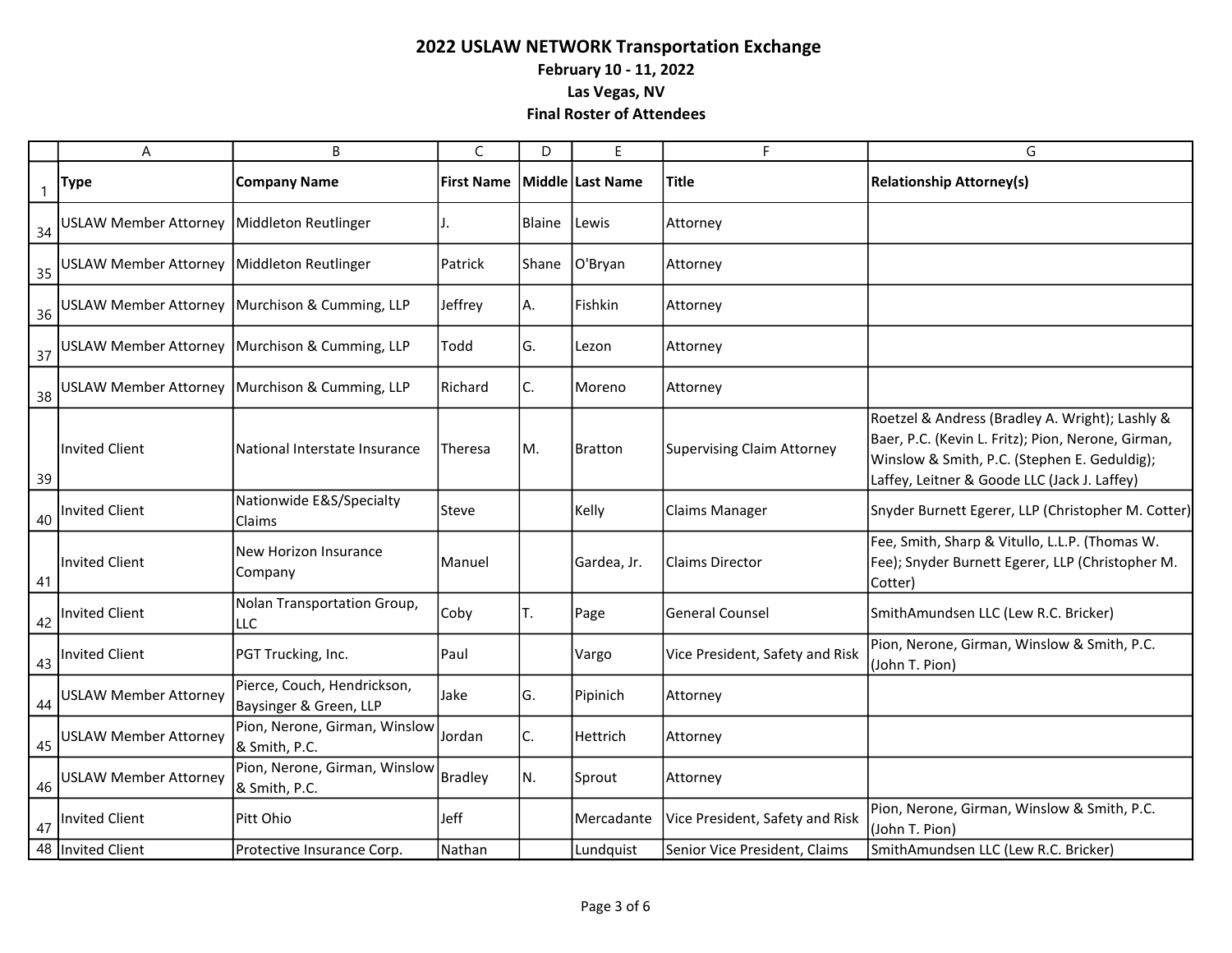|    | Α                                          | B                                                | C                 | D   | E                | F                                             | G                                                                                                                                                                        |
|----|--------------------------------------------|--------------------------------------------------|-------------------|-----|------------------|-----------------------------------------------|--------------------------------------------------------------------------------------------------------------------------------------------------------------------------|
|    | <b>Type</b>                                | <b>Company Name</b>                              | <b>First Name</b> |     | Middle Last Name | <b>Title</b>                                  | <b>Relationship Attorney(s)</b>                                                                                                                                          |
| 49 | <b>Invited Client</b>                      | Roadrunner Transportation<br>Services, Inc.      | Andrew            | IC. | Mikulecky        | Vice President of Legal                       | Roetzel & Andress (Bradley A. Wright); Pion,<br>Nerone, Girman, Winslow & Smith, P.C. (John T.<br>Pion)                                                                  |
| 50 | <b>USLAW Member Attorney</b>               | Roetzel & Andress                                | Christopher $E$ . |     | Cotter           | Attorney                                      |                                                                                                                                                                          |
| 51 | USLAW Member Attorney Rubin and Rudman LLP |                                                  | Michael           |     | Riseberg         | Attorney                                      |                                                                                                                                                                          |
| 52 | Corporate Partner                          | S-E-A, Ltd.                                      | Michael           |     | Arnett           | <b>Mechanical Engineer</b>                    |                                                                                                                                                                          |
| 53 | Corporate Partner                          | S-E-A, Ltd.                                      | Steve             |     | Price            | Practice Lead, Transportation<br>and Trucking |                                                                                                                                                                          |
| 54 | <b>Invited Client</b>                      | <b>Skyward Specialty Insurance</b>               | William           |     | Carleton         | Vice President, Auto Claims                   | Fee, Smith, Sharp & Vitullo, L.L.P. (Michael P.<br>Sharp)                                                                                                                |
| 55 | <b>Invited Client</b>                      | <b>Slager Trucking Company</b>                   | Donald            |     | Slager           | President                                     | USLAW NETWORK, Inc.                                                                                                                                                      |
| 56 | USLAW Member Attorney SmithAmundsen LLC    |                                                  | Anne              |     | Fishbeck         | Attorney                                      |                                                                                                                                                                          |
| 57 |                                            | USLAW Member Attorney Snyder Burnett Egerer, LLP | Christopher   M.  |     | Cotter           | Attorney                                      |                                                                                                                                                                          |
| 58 | USLAW Member Attorney Strong & Hanni, PC   |                                                  | Ryan              | P.  | Atkinson         | Attorney                                      |                                                                                                                                                                          |
| 59 | USLAW Member Attorney Strong & Hanni, PC   |                                                  | Peter             | IH. | Christensen      | Attorney                                      |                                                                                                                                                                          |
| 60 | <b>USLAW Member Attorney</b>               | Sweeny, Wingate & Barrow,<br>P.A.                | Marshall          | C.  | Crane            | Attorney                                      |                                                                                                                                                                          |
| 61 | <b>USLAW Member Attorney</b>               | Sweeny, Wingate & Barrow,<br>P.A.                | Richard           | E.  | McLawhorn        | Attorney                                      |                                                                                                                                                                          |
| 62 | <b>Invited Client</b>                      | Swift Transportation                             | Dawn              |     | Williams         | <b>Director of Claims</b>                     | Sweeny Wingate & Barrow, P.A. (Mark S. Barrow);<br>Fee, Smith, Sharp & Vitullo, L.L.P. (Michael P.<br>Sharp); Jones, Skelton & Hochuli, P.L.C. (Phillip H.<br>Stanfield) |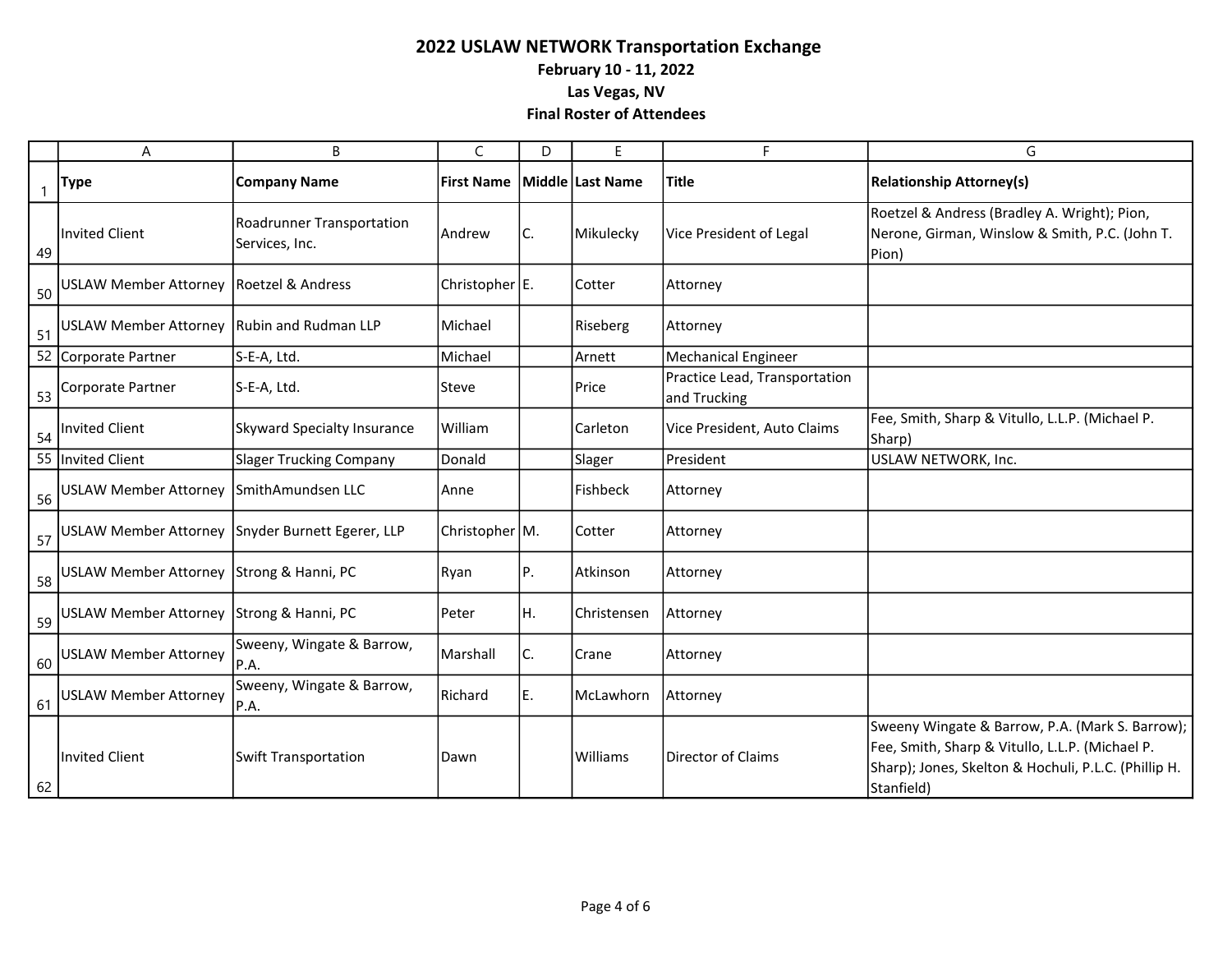|    | A                                        | B                                                              | C                 | D   | E                | F.                                    | G                                                                                                                                                                                                                                                                           |
|----|------------------------------------------|----------------------------------------------------------------|-------------------|-----|------------------|---------------------------------------|-----------------------------------------------------------------------------------------------------------------------------------------------------------------------------------------------------------------------------------------------------------------------------|
| -1 | <b>Type</b>                              | <b>Company Name</b>                                            | <b>First Name</b> |     | Middle Last Name | <b>Title</b>                          | <b>Relationship Attorney(s)</b>                                                                                                                                                                                                                                             |
| 63 | <b>Invited Client</b>                    | The Kenan Advantage Group                                      | Tammy             | IS. | Duerler          | <b>Liability Claims Manager</b>       | Martin, Tate, Morrow & Marston, P.C. (Lee L.<br>Piovarcy); Roetzel & Andress (Bradley A. Wright);<br>Carr Allison (AL) (Thomas L. Oliver, II); Pion,<br>Nerone, Girman, Winslow & Smith, P.C. (John T.<br>Pion); Martin, Tate, Morrow & Marston, P.C. (J.<br>Lewis Wardlaw) |
| 64 | <b>USLAW Member Attorney</b>             | Thorndal, Armstrong, Delk,<br>Balkenbush & Eisinger            | James             | G.  | Armstrong        | Attorney                              |                                                                                                                                                                                                                                                                             |
| 65 | <b>USLAW Member Attorney</b>             | Thorndal, Armstrong, Delk,<br>Balkenbush & Eisinger            | Philip            |     | Goodhart         | Attorney                              |                                                                                                                                                                                                                                                                             |
| 66 | <b>USLAW Member Attorney</b>             | Thorndal, Armstrong, Delk,<br>Balkenbush & Eisinger            | Michael           | C.  | Hetey            | Attorney                              |                                                                                                                                                                                                                                                                             |
| 67 | <b>USLAW Member Attorney</b>             | Traub Lieberman                                                | Lisa              | M.  | Rolle            | Attorney                              |                                                                                                                                                                                                                                                                             |
| 68 | <b>Invited Client</b>                    | <b>True Companies</b>                                          | Kevin             | C.  | Cook             | <b>General Counsel</b>                | Williams, Porter, Day and Neville PC (Scott E.<br>Ortiz)                                                                                                                                                                                                                    |
| 69 | <b>Invited Client</b>                    | United Road Services                                           | Channin           | IA. | <b>Baxter</b>    | <b>Casualty Claims Analyst</b>        | Roetzel & Andress (Bradley A. Wright); Williams<br>Kastner (WA) (Rodney L. Umberger)                                                                                                                                                                                        |
| 70 | <b>Invited Client</b>                    | Vanliner Insurance Company                                     | Darrell           |     | Flesner          | <b>Supervising Claim Attorney</b>     | SmithAmundsen LLC (Lew R.C. Bricker); Lashly &<br>Baer, P.C. (Kevin L. Fritz); Laffey, Leitner & Goode<br>LLC (Jack J. Laffey)                                                                                                                                              |
| 71 | <b>Invited Client</b>                    | Veritiv Operating Company                                      | Jerri             | IA. | Brantley         | Corporate Liability Claims<br>Manager | Lashly & Baer, P.C. (Kevin L. Fritz);<br>SmithAmundsen LLC (Lew R.C. Bricker)                                                                                                                                                                                               |
| 72 | <b>Invited Client</b>                    | <b>Watco Logistics</b>                                         | Eric              | IL. | Wolfe            | President                             | Quattlebaum, Grooms & Tull PLLC (Vincent O.<br>Chadick)                                                                                                                                                                                                                     |
| 73 | <b>USLAW Member Attorney</b>             | Wicker Smith O'Hara McCoy &<br>Ford, P.A.                      | Jacob             | IJ. | Liro             | Attorney                              |                                                                                                                                                                                                                                                                             |
| 74 | <b>USLAW Member Attorney</b>             | Wicker Smith O'Hara McCoy &<br>Ford, P.A.                      | Jason             | l0. | Meyers           | Attorney                              |                                                                                                                                                                                                                                                                             |
| 75 | USLAW Member Attorney   Williams Kastner |                                                                | Brendan           | T.  | Vandor           | Attorney                              |                                                                                                                                                                                                                                                                             |
| 76 |                                          | USLAW Member Attorney   Williams, Porter, Day & Neville   Zara |                   | IS. | Mason            | Attorney                              |                                                                                                                                                                                                                                                                             |